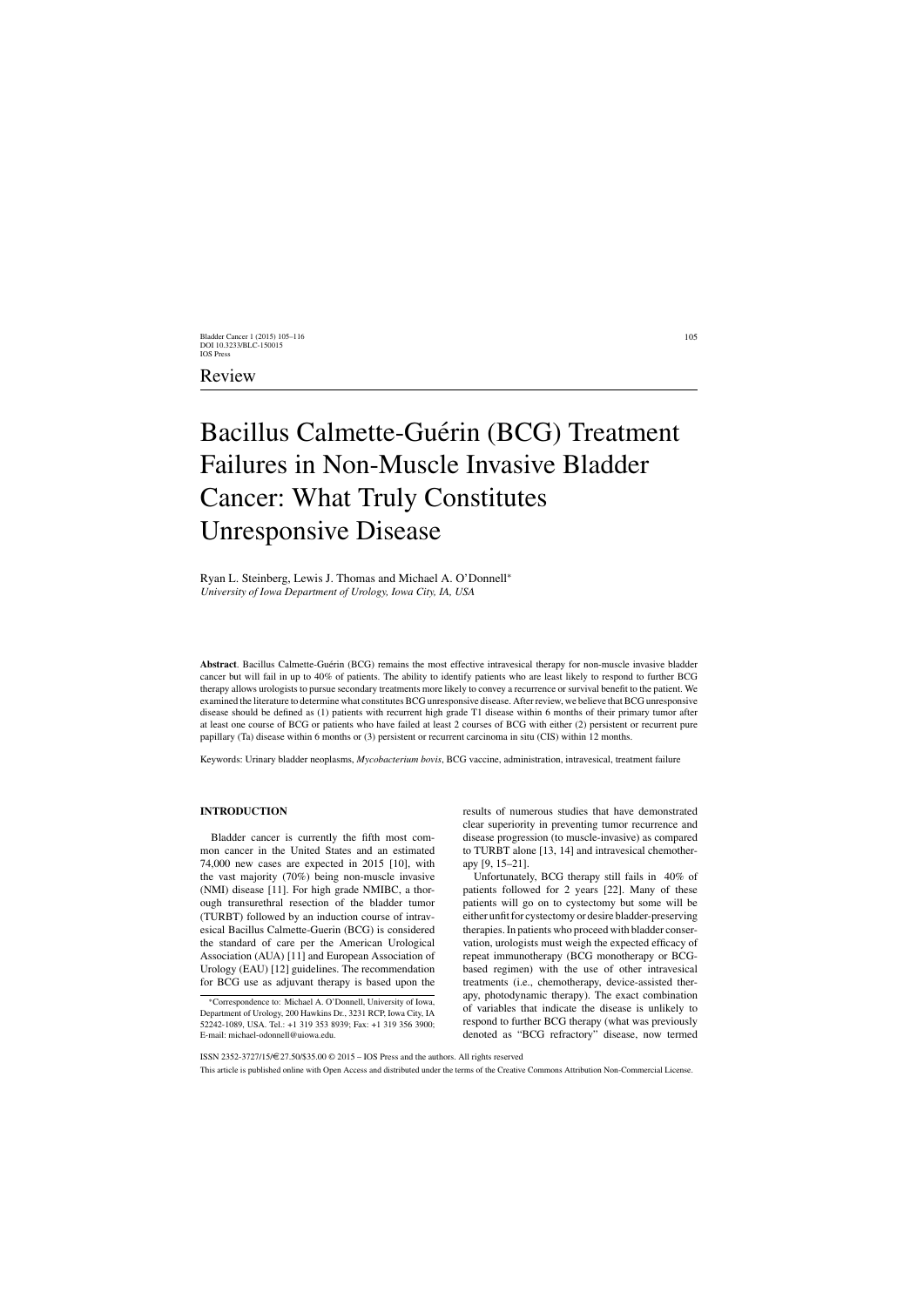"BCG unresponsive" disease) remains a much-debated topic among urologic oncologists and is a critical distinction to make in a patient's treatment course.

As noted by Herr, appropriate and consistent nomenclature is crucial, not only to avoid unnecessary and ineffective treatments, but also to standardize the interpretation of results for salvage therapies [23]. In this review, we will revisit the origins of BCG therapy, as well as those studies examining repeat BCG-based intravesical therapy for failure patients in an attempt to identify what truly constitutes BCG unresponsive disease.

## **DEVELOPMENT OF THERAPEUTIC BCG FOR BLADDER CANCER**

The anti-tumor potential of BCG was first noted in 1929 when an autopsy series by Pearl noted a lower rate of cancer in patients who had tuberculosis (TB) [24]. Around the same time, Holmgren [25] also published a description of the anti-neoplastic nature of BCG. Further studies of BCG revealed its ability to retard transplanted tumor growth, first in mice systemically infected with BCG [26] and later with direct injection of BCG into the tumor [27, 28]. This work also specifically found that close contact between BCG and the tumor was needed for efficacy. A later study by Bast determined that a lower tumor burden (i.e. maximal tumor resection) led to improved treatment efficacy [29]. With these studies in mind, Morales surmised that instilling BCG into the bladder via a catheter, the same route utilized for thiotepa, after TURBT, would allow for similar BCG-tumor direct contact. He began recruiting patients for his research in 1972.

In 1976, Morales published his series of 10 patients (only 7 eligible for analysis) treated with intradermal and intravesical (120 mg) BCG weekly for 6 weeks [30]. The decision to treat patients for 6 weeks was arbitrary, per his own report, and likely due to the fact that each package of BCG vaccines included 6 separate vials. The study found no tumors during the 47 patient-months of follow up. In light of these exciting results, a larger study by Lamm et al. randomized patients to TURBT alone vs. TURBT with intravesical and intradermal BCG. They found a significant reduction in tumor recurrence (50% vs  $21\%, p = 0.027$ ) and a prolonged median time to recurrence (29 vs. 16 months,  $p = 0.014$ ) in the cohort receiving BCG [13]. Intradermal administration was later discontinued after a separate randomized controlled trial revealed that the local effect of intravesical therapy alone was responsible for the reduced recurrence rate [31]. Further, while an initial investigation found no benefit to maintenance BCG instillations in enhancing the durability of therapy [32], later trials have demonstrated clear improvement in recurrence and progression rates [33]. This difference is possibly due to the difference in BCG maintenance schedules, as the initial trial utilized one instillation monthly for 2 years while later trials administered 3-week "mini-courses" (weekly instillations for 3 weeks) at 3, 6, 12, 18, 24, 30, and 36 months.

The efficacy of BCG was clear but needed to be compared to the optimal therapy of the time, thiotepa. In 1982, Brosman reported the results of his randomized trial in which 49 patients received either BCG or thiotepa weekly for 6 weeks with subsequent maintenance and were followed for 2 years [15]. BCG showed superiority with no recurrences, while 9 patients treated with thiotepa had a recurrence (40%). Another larger, randomized study, performed by the Southwest Oncology Group (SWOG), compared the efficacy of BCG to doxorubicin and found superiority with BCG treatment (37% vs. 17% for papillary, 70% vs. 34% for carcinoma in situ (CIS) at 5 years) [17]. These results and pooled analysis of toxicities ultimately led to approval of BCG by the Federal Drug Administration (FDA) in 1990 for the treatment of non-muscle invasive bladder cancer. This ushered in a new era of intravesical therapy for NMIBC but also invariably created a new disease classification, BCG failure.

# **INITIAL EXPERIENCE IN TREATING BCG FAILURES WITH NON-MUSCLE INVASIVE DISEASE**

Like today's failure patient, patients who developed recurrent high-grade non-muscle invasive disease after BCG posed a big challenge to treating urologists, namely due to the large disparity in treatment options. Radical cystectomy could be pursued but risked the possibility of overtreatment given that the disease remained non-muscle invasive, as well as significant perioperative morbidity and mortality [3]. Conversely, repeat intravesical therapy risked poor efficacy and the development of metastatic disease, bypassing the ability for a potentially curative procedure (radical surgery). The first study of further intravesical instillations for failure patients was reported by Haaff et al. who found that repeat BCG induction was effective in eradicating disease in 56% of patients (5 of 9 patients with CIS, 3 of 7 patients with residual papillary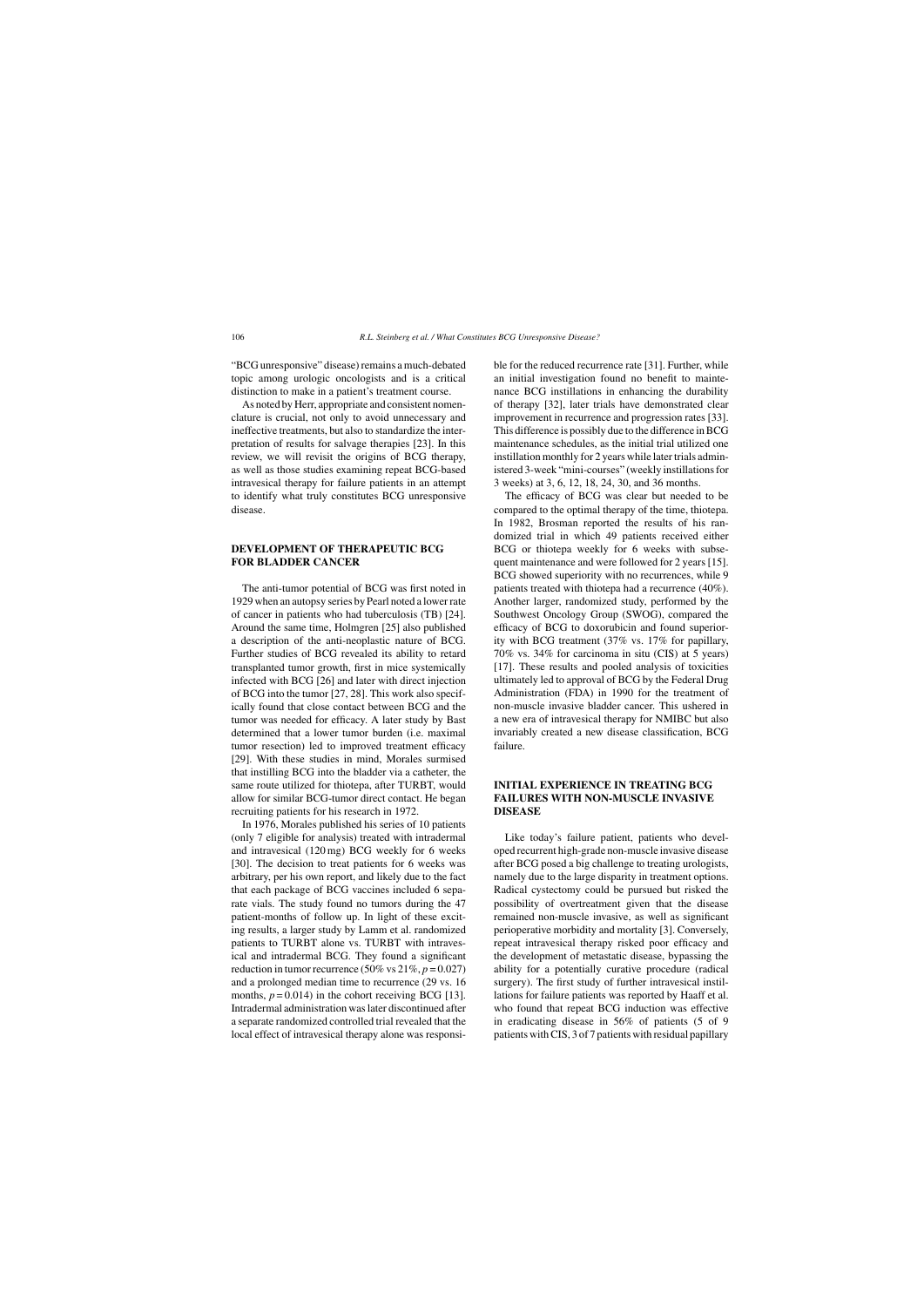tumors and 6 of 9 patients treated adjuvantly) [34]. Two larger series of 60 and 57 patients found similar recurrence-free survival (RFS) rates of 53% and 59.6%, respectively, with repeat BCG therapy when followed for more than 3 years [4, 5].

Given the effectiveness of repeat BCG therapy for patients with one BCG failure, new studies examining patients with multiple failures were performed. Catalona et al. assessed the response of 100 patients who underwent multiple repeated BCG induction with any recurrence [6]. The authors found that patients treated with a second induction course of BCG had a RFS of 35% at 2 years, while further BCG induction courses rendered only a minority of patients disease free (<20%). A similar rate was later published in a pooled analysis of smaller studies [35]. By identifying the low rate of durable efficacy of BCG beyond 2 induction courses, these studies began to lay the foundation for defining BCG unresponsive disease.

# **EARLY DEFINITION OF REFRACTORY DISEASE**

The first mention of bladder cancer "refractory" to intravesical therapy was in 1984 and described patients refractory to thiotepa who went on to receive doxorubicin for post-TURBT adjuvant therapy [36]. The term "BCG refractory" first appeared in 1989 in a study assessing the efficacy of BCG in patients with non-muscle invasive bladder cancer and concomitant prostatic CIS [37]. The term was quickly adopted, particularly by those studying photodynamic therapy for non-muscle invasive disease [38–41]. In these studies, patients described as refractory had received from one to six prior BCG courses.

As investigation of alternative intravesical agents (both immunotherapy and chemotherapy) progressed during the 1990 s and early 2000 s, the use of the term BCG refractory expanded, but the definition continued to be variable and anecdotal. The differences between definitions were usually used to describe the number of prior BCG courses and the time to recurrence. The number of prior BCG courses ranged from 1 [2, 42–44] to 3 [45] with many studies including a combination (i.e. 1-2 courses). With regard to the time to recurrence, this ranged from 3 months (consistent with 1 prior BCG course) to greater than 24 months. For all intents and purposes, the term BCG refractory became synonymous with BCG failure.

It was not until 2003 that Herr and Dalbagni attempted to formally define BCG refractory disease [23]. Their retrospective study assessed a cohort of 93 BCG-naïve patients with NMIBC who were treated with induction BCG and then randomized to no further therapy or monthly BCG maintenance. Surveillance included repeat cystoscopy, bladder biopsies and cytologies at 3 and 6 months from initial BCG administration. Multivariate analysis revealed that the presence of tumor at the 6-month evaluation was the only variable predictive of further tumor recurrence. To date, this remains the only study that has attempted to formally define BCG refractory disease.

Given the variable definition of BCG refractory disease and broad, generic nature of using the term BCG failure, an International Consensus Panel discussed and agreed upon more specific definitions to further stratify BCG failure patients [46]. The consensus definition for BCG refractory disease was "failure to achieve a disease-free state by 6 months after initial BCG therapy with either maintenance or retreatment at 3 months because of either persistent or rapidly recurrent disease," as well as "progressive disease in stage, grade or extent at 3 months after first cycle of BCG." Unfortunately, since publication in 2005, the utilization of this definition in the literature has been minimal. Expanding upon the review of BCG refractory definitions created by Herr and Dalbagni [23], Table 1 presents the major studies since 1990 which have assessed BCG refractory patients, including the definitions of BCG refractory, therapies used and outcomes of these studies.

More recently, a panel of experts was convened at the 2015 Genitourinary Symposium of the American Society of Clinical Oncologists (GU-ASCO) annual meeting and decided that, given the variability of nomenclature regarding BCG refractory disease, future patients felt to no longer benefit from further BCG therapy should be referred to as BCG unresponsive [1]. This definition included "patients who did not respond to BCG treatment and have a new (if previously treated for a low-grade NMIBC) or persistent high-grade (HG) recurrence at our around 6 months after BCG was initiated, and those who despite an initial complete response to BCG, relapse with HG NMIBC within 6 months of their last intravesical treatment with BCG." Further clarification detailing the criteria for these patients specified the number of prior BCG induction courses (at least 2, receiving 5/6 induction instillations of 2/3 maintenance instillations), timing of recurrence (within 6 months of last exposure), no maximum limit of BCG to be administered (though did recommend BCG maintenance), have Ta/T1 with or without CIS or CIS of the prostatic urethra, and persistent T1HG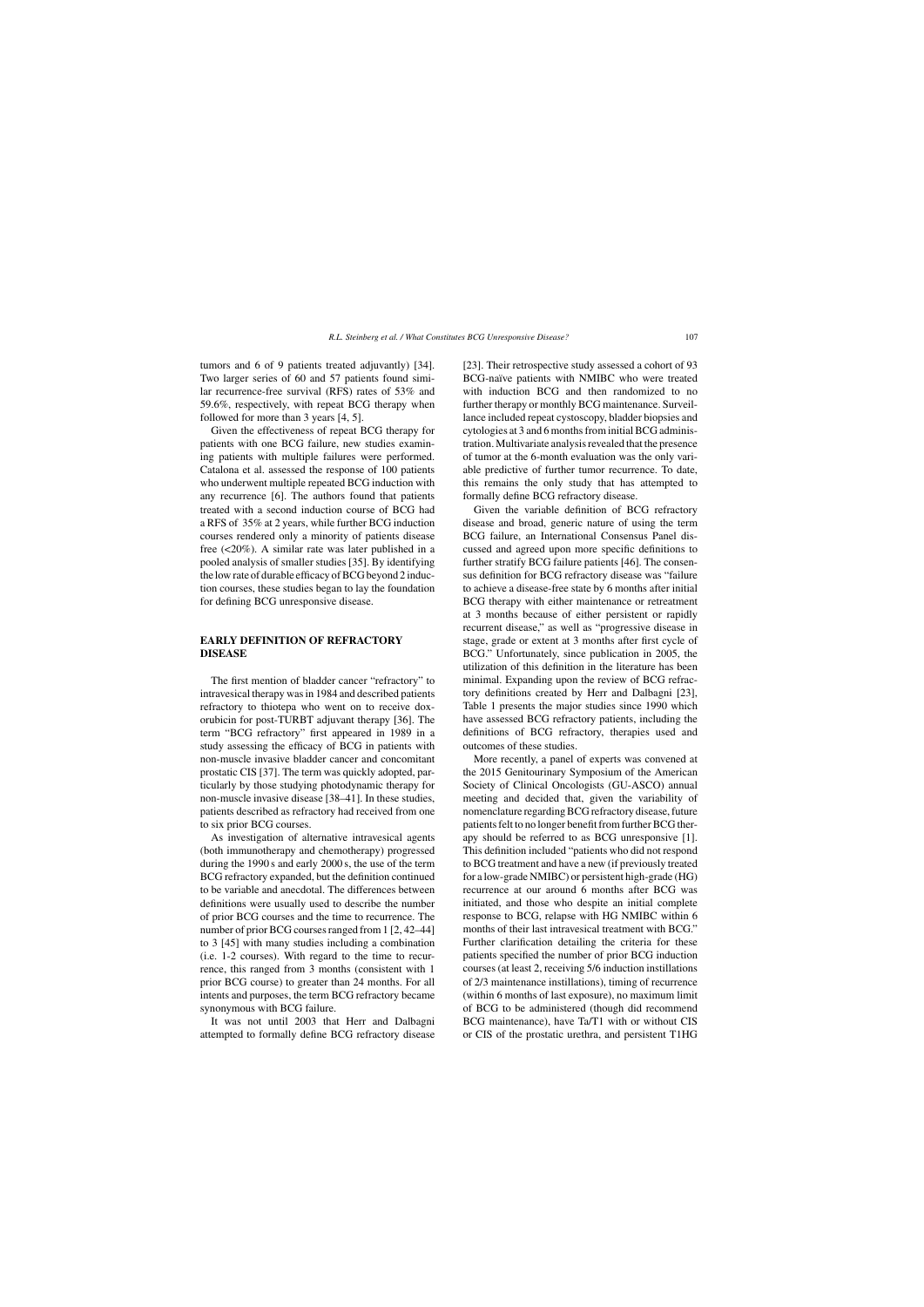|                   |                 | Definition of<br>Refractory |                                                               | Study<br>Population |                  | Study<br>Intervention                                      |                                  |                                                  | Efficacy of<br>Salvage Therapy (%) |                          |                          |
|-------------------|-----------------|-----------------------------|---------------------------------------------------------------|---------------------|------------------|------------------------------------------------------------|----------------------------------|--------------------------------------------------|------------------------------------|--------------------------|--------------------------|
| Year<br>Published | Study<br>Author | # Prior BCG<br>Courses      | Timing of<br>Recurrence<br><b>After Prior</b><br>BCG (months) | # Patients          | Disease<br>Stage | Intravesical<br><b>Agent Studied</b>                       | Induction<br>Schedule            | Maintenance x<br>Schedule                        | Response<br>to Therapy             | 1 year                   | 2 year                   |
| 1990              | Glashan         | 1                           | 3                                                             | 87                  | <b>CIS</b>       | <b>IFN</b>                                                 | Weekly $\times$ 12               | Monthly to 1 year                                | $43*$                              | $21*$                    |                          |
| 1996              | Sardosy         | $2+$                        | 6                                                             | 60                  | <b>CIS</b>       | <b>Bropirimine</b>                                         | 3 days/week $\times$ 6           | Weekly to 1 year                                 | 24                                 | $\overline{\phantom{0}}$ |                          |
| 1992              | Klein           | $\mathbf{1}$                | 3                                                             | 41                  | Mixed            | BCG, Methotrexate, Interferon,<br>Thiotepa, or Doxorubicin | Weekly $\times$ 6                | None                                             |                                    |                          |                          |
| 1995              | Merz            | 1                           | 3                                                             | 115                 | Mixed            | <b>BCG</b>                                                 | Weekly $\times$ 6                | None                                             | 42                                 | $\overline{\phantom{0}}$ |                          |
| 1998              | Nseyo           | $1 - 6$                     | <b>NS</b>                                                     | 34                  | <b>CIS</b>       | Photodynamic Therapy<br>(Intravenous 5-ALA)                | Single Treatment                 | None                                             | 58                                 | 31                       |                          |
| 2001              | Waidelich       | $\mathfrak{2}$              | <b>NS</b>                                                     | 24                  | Mixed            | Photodynamic Therapy<br>$(Oral 5-ALA)$                     | Single Treatment None            |                                                  | 79                                 | $\overline{\phantom{0}}$ | 36 (3 years)             |
| 2000              | Steinberg       | $1 - 3$                     | $3 - 24$                                                      | 90                  | <b>CIS</b>       | Valrubicin                                                 | Weekly $\times$ 6                | None                                             | 21                                 | 17                       | 8 (2.5 years)            |
| 2001              | Luciani         | $1 - 2$                     | $5 - 288$                                                     | 24                  | Mixed            | <b>BCG/IFN</b> or Valrubicin                               | Weekly $\times$ 6–8              | 3 week mini cycles<br>every 3 months             | 17                                 |                          |                          |
| 2001              | O'Donnell       | $1 - 2$                     | 6                                                             | 40                  | Mixed            | <b>BCG/IFN</b>                                             | Weekly $\times$ 6–8              | 3 week mini cycles<br>at 3, 9, 15 months         | $\overline{\phantom{0}}$           | 56                       | 48                       |
| 2006              | Joudi           | $1 - 2$                     | 6                                                             | 467                 | Mixed            | <b>BCG/IFN</b>                                             | Weekly $\times$ 6                | 3 week mini cycles<br>at $3.9.15$ months         |                                    |                          | 45                       |
| 2009              | Malmstrom       | -1                          | 3                                                             | 19                  | Mixed            | <b>MMC</b>                                                 | Weekly $\times$ 6                | None                                             |                                    | $\overline{\phantom{0}}$ | 23                       |
| 2002              | Dalbagani       | $1 - 2$                     | 6                                                             | 30                  | Mixed            | Gemcitabine                                                | Twice weekly $\times$<br>3 weeks | None                                             | 50                                 | 21                       | $\overline{\phantom{0}}$ |
| 2013              | Skinner         | $\overline{2}$              | 6                                                             | 58                  | Mixed            | Gemcitabine                                                | Weekly $\times$ 6                | Monthly to 1 year                                | 47                                 | 28                       | 21                       |
| 2006              | McKiernan       | Mean 3                      | <b>NS</b>                                                     | 18                  | Mixed            | Docetaxel                                                  | Weekly $\times$ 6                | None                                             | 56                                 | $\overline{\phantom{0}}$ |                          |
| 2013              | <b>Barlow</b>   | $1 - 4 +$                   | <b>NS</b>                                                     | 54                  | Mixed            | Docetaxel                                                  | Weekly $\times$ 6                | Monthly to 1 year                                | 59                                 | 40                       | $25(3 \text{ years})$    |
| 2014              | Morales         | $1 - 2$                     | 6                                                             | 129                 | Mixed            | Mycobacterial Cell<br>Wall-Nucleic Acid Complex            | Weekly $\times$ 6                | 3 week courses at 3, 6,<br>12, 18, and 24 months | 34                                 | 23                       | 15                       |
| 2014              | McKiernan       | $\mathbf{1}$                | <b>NS</b>                                                     | 28                  | Mixed            | Nanoparticle Albumin<br><b>Bound Paclitaxel</b>            | Weekly $\times$ 6                | Monthly to 6 months                              | 36                                 | 36                       |                          |
| 2014              | Lightfoot       | $1 - 2$                     | 6                                                             | 47                  | Mixed            | Gemcitabine/Mitomycin                                      | Weekly $\times$ 6                | Monthly to 1 year                                | 68                                 | 48                       | 38                       |
| 2015              | Steinberg       | $1 - 2$                     | 6                                                             | 45                  | Mixed            | Gemcitabine/Docetaxel                                      | Weekly $\times$ 6                | Monthly to 2 years                               | 66                                 | 54                       | 34                       |

| Table 1                                                                                                                                                                                      |  |
|----------------------------------------------------------------------------------------------------------------------------------------------------------------------------------------------|--|
| Major studies since 1990 which have assessed second line therapies for BCG refractory patients, including the study definition of BCG refractory and well as the therapies used and outcomes |  |

<sup>∗</sup>High Dose Group Only (100 Million Units). NS <sup>=</sup> Not specified.

108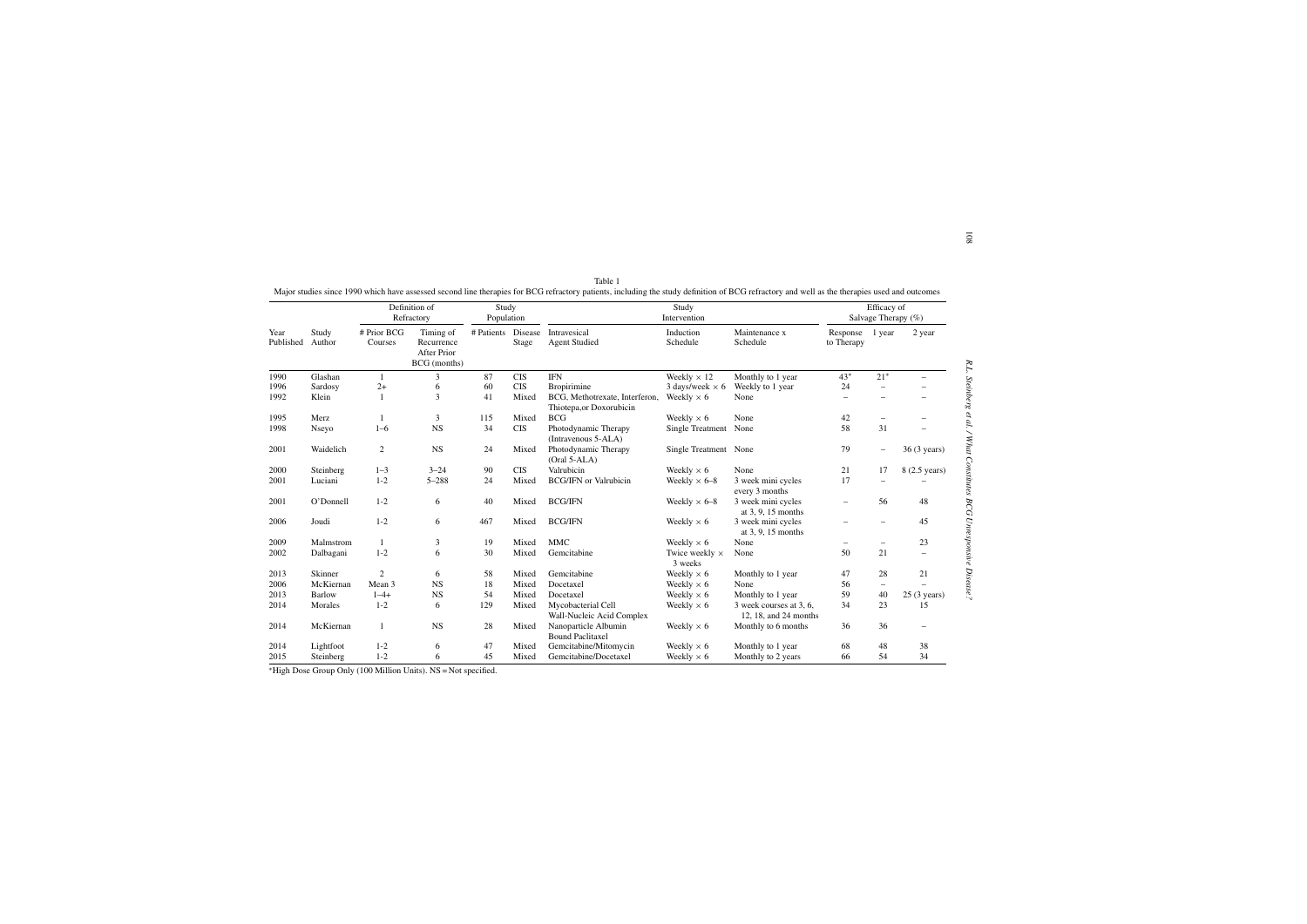disease on repeat TUR. In this review, we aim to review the literature and provide the basis for which this decision was built upon.

#### **DEFINING BCG UNRESPONSIVE DISEASE**

So what truly constitutes BCG unresponsive disease? In defining this, we should first consider the reasoning for creating such a definition. The goal with any intravesical therapy is to prevent recurrence, progression, and metastatic disease, as these require dramatic changes in management and put the patient at high risk of poor long-term survival [3]. Identifying the point at which BCG is less likely to be effective at preventing these outcomes is crucial so as not to delay delivery of alternative agents or radical surgery that can confer an improved survival benefit. In formulating this definition, many different disease-specific elements must be considered which affect the likelihood of disease recurrence and progression. In an attempt to identify these variables, Herr et al. examined 221 men with non-muscle invasive disease (both CIS and papillary) treated with BCG and followed for 2 years. The investigators considered both disease-independent and disease-dependent variables prior to intravesical therapy, at the 3-month surveillance cystoscopy and at the 6-month surveillance cystoscopy. Variables found to be predictive of progression included stage T1 disease at all time points (prior, 3 months, 6 months) and disease duration of less than 1 year [47]. This early study highlighted two of the key elements of BCG unresponsive disease, disease stage and timing of recurrence. Other factors not considered in this study, but critical to consider, include patient age, the number of prior BCG courses and extent of disease (focality and size).

### *Prior BCG therapy*

As previously discussed, two prior studies have demonstrated durable eradication of disease (at 2 years) in 35% of patients treated with a second course of BCG [6, 35]. In the National Phase 2 BCG/IFN study, the addition of interferon- $\alpha$  2B (IFN) to BCG showed an absolute disease-free rate at 2 years of 45%, suggesting there may be up to a 10% improvement when considering all BCG failure patients [48]. This data suggests that nearly half of those patients who fail initial BCG therapy will have a durable response to BCG/IFN. Multivariate analysis from this study found that patients with 2 or more BCG failures performed significantly worse  $(HR = 1.56, P = 0.0002)$  than those with 1 prior BCG failure. This further supports

Catalona's original finding that repeat BCG administration beyond 2 courses is often ineffective [6]. Thus, in most cases, non-muscle invasive disease can be considered to respond to up to 2 induction courses of BCG prior to being considered BCG unresponsive. Specific caveats to this statement, namely recurrent T1 high grade disease, are discussed later in this review.

#### *Disease timing*

In the previously mentioned study by Herr and colleagues [47], patients found to have persistent disease at 3 months but resolution at 6 months had a 0% 1-year and 16% 3-year risk of progression. Conversely, patients with no evidence of disease at 3 months and recurrence at 6 months had higher rates of progression with 11% at 1 year and >57% at 3 years. Patients with persistent disease throughout all 6 months had similar progression rates to those with recurrent disease at 6 months (25% at 1 year and 61% at 3 years), identifying 6 months as a key time point in the disease process. However, as this study cohort was a BCG naïve population that only received 1 induction course of BCG, the effect of maintenance instillations, which have been shown to reduce recurrence and worsening disease [33], or a second course of BCG is unknown.

Merz et al. also evaluated the effect of early BCG failure on the efficacy of repeat BCG administration in patients with pure or concomitant CIS. They evaluated 115 patients with a median follow-up time of 44 months. Early failure was defined as those with recurrence within 9 months of BCG initiation [2]. Seven of 23 patients with an early recurrence had progressive disease, as compared to 1 of 92 in those with a late recurrence. Of those who progressed, four had failed a second course of BCG. While Herr found that 6 months was a critical time point in all patients, this finding intimates that a longer recurrence interval is needed for patients with CIS.

The notion of recurrence timing was again evaluated as part of the National Phase 2 BCG/IFN trial [49]. In this study, 467 patients with prior BCG failure received 6 weekly BCG/IFN instillations, followed by 3-week mini-cycle maintenance at 3, 9 and 15 months after completing induction. When stratified by timing of disease recurrence after prior BCG, patients with persistent disease were 1.83 times as likely to fail therapy, as compared to BCG-na¨ıve patients, and only 34% were disease-free at 2 years (*p* < 0.001). Patients with recurrence within 1 year had a 2-year disease-free rate of 41–43% (HR 1.58), while those with a recurrence beyond 1 year responded similarly to naïve patients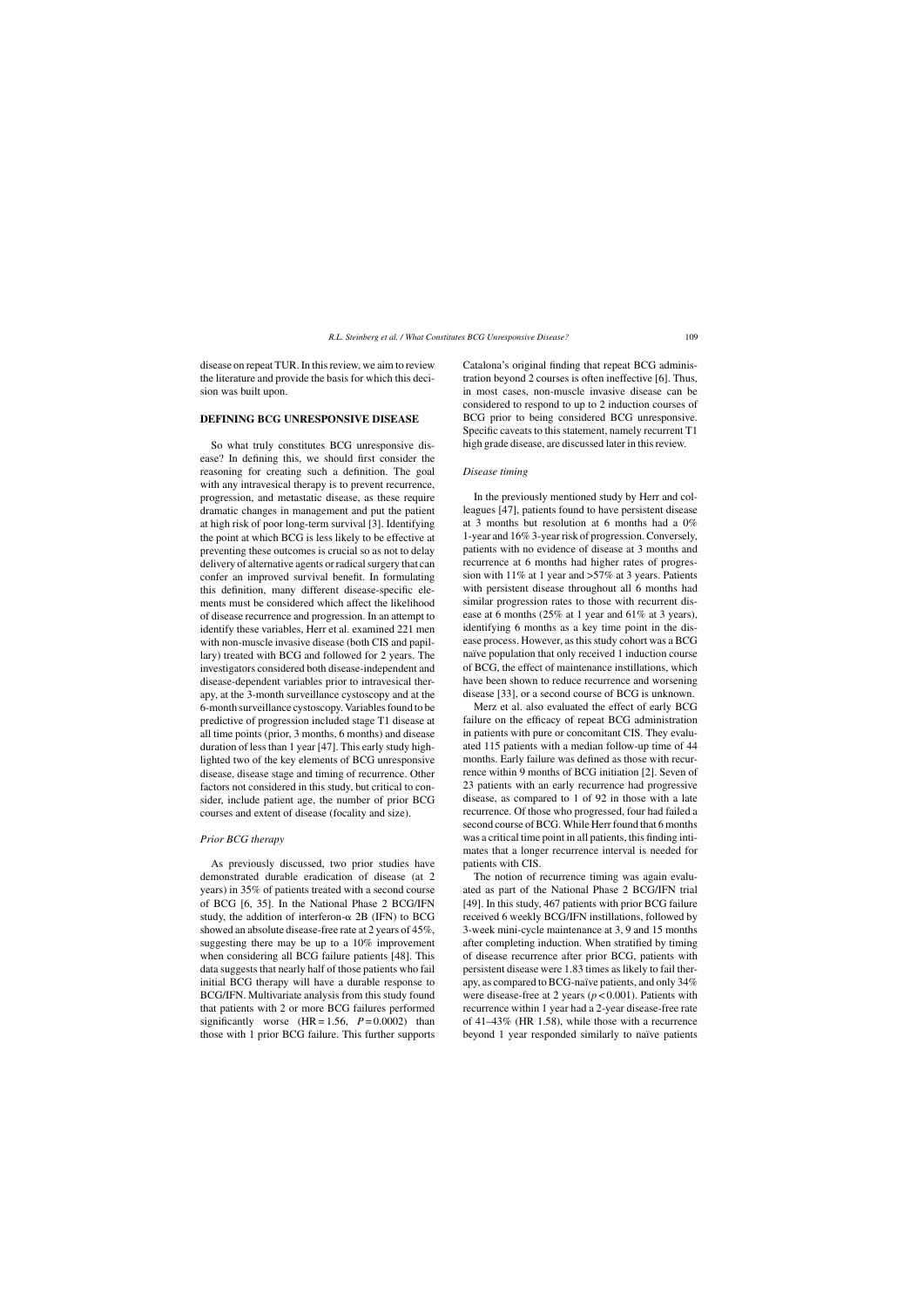(53–66% 2-year disease-free rate, HR 0.98). Unfortunately, this study did not evaluate the stage of disease at the time of recurrence and thus only recurrence, and not progression, can be considered.

Given the above findings, it appears clear that patients who fail intravesical BCG within the first 6 months are at a higher likelihood of progression and less likely to respond to further BCG. However, the data also suggests that the 6-month time point is not equally applicable to all patients with non-muscle invasive disease. Recurrence within 1 year of initial BCG treatment, in conjunction with certain disease elements, appears to also predict a worse response to further BCG.

#### *Disease stage*

The risk of disease progression is closely linked to the stage and grade of disease present. Patients with low grade papillary disease have the lowest risk of progression at 1 year  $\left(\langle 1\% \right)$ , while patients with highgrade disease have the highest risk (8%) [50]. Yet, even within the classification of high-grade disease, there is still significant variability in the rate of progression, median time to progression and expected efficacy of BCG in preventing progression of each disease state. In reviewing high-risk disease, as it pertains to BCG unresponsive disease, we will primarily focus on CIS and high grade T1 (T1HG) disease, as these carry the highest risk of recurrence and progression.

## *CIS*

CIS was first described by Melicow [51] in 1952. Early reports of patients diagnosed with CIS were quite variable, as the clinical course depended on the extent of disease. Prior to BCG, up to 80% of patients with CIS would ultimately progress to muscle-invasive disease [52, 53]. The high rate of progression in CIS patients later became more clear as genetic analysis revealed a common genetic alteration (loss of p53) in both CIS and T2 tumors [54]. This differs from cyclin D activation, which has been identified in analysis of papillary tumors. Further studies have also demonstrated spatial and temporal relationships between CIS and the later development of T2 disease [55].

To date, BCG remains the clearly superior therapeutic agent for the treatment of bladder CIS [9]. The reported short-term efficacy of a single course of BCG is variable, depending upon the length of cohort follow up. Studies with long-term follow-up have identified durable efficacy in 40–46.7% of patients [9, 56] at 3.6–7.6 years. Further improvement in efficacy has been demonstrated with additional BCG instillations, either via maintenance  $(6 + 3)$  or repeat induction  $(6+6)$  [33]. However, Gofrit et al. have reported that even in patients with a complete response (CR) to 1-2 BCG induction courses, as proven by post treatment biopsies, 40.4% will have a recurrence at a median of 18 months [7]. Unfortunately, the authors did not specifically report the RFS of those who required 1 vs. 2 BCG induction courses separately, though the majority of patients (88.5%) had only 1 prior BCG course. While the recurrence rate is high, meta-analyses have reported a progression rate of 13.9–15.4% [8, 9] in CIS patients. In addition to bladder recurrence, patients with CIS are also at high risk of developing extravesical disease, particularly after BCG failure. Upper tract disease is the most common site of extravesical disease, estimated to occur in 21–32% of cases, while prostatic disease will occur in 8–19% of patients [57, 58]. We will not expound further on these disease processes in this article but consideration of these alternative sites of disease is crucial as it can drastically change patient management independent of the BCG failure classification (i.e., prostatic invasion without bladder involvement requiring cystoprostatectomy).

In patients who develop a CIS recurrence after a single prior BCG failure, repeat BCG-based therapy should be administered. Repeat BCG monotherapy has demonstrated a 2-year disease-free rate of 30–42% in two small studies [2, 59]. BCG/IFN combination therapy with maintenance resulted in a 2-year diseasefree rate of 57% [60], but sub-analysis revealed that those with 2 or more failed BCG courses attained a disease-free status in only 23% of cases at 2 years. The same study also evaluated the effect of recurrence timing from prior BCG. The authors found that patients with persistent disease retreated with BCG/IFN were disease-free in only 23% of cases at 2 years, as compared to 42% in patients with recurrence within 1 year and 59% in those with recurrence beyond 1 year. Further sub-analysis of this population has revealed that patients with recurrence at 6–12 months (disease-free 42% at 1 year, 29% at 2 years) respond similarly to patients with persistent or recurrent disease within 6 months (45% and 38%) (O'Donnell, unpublished data). Given these results, it appears that patients with a CIS recurrence have an improved response with the use of BCG/IFN but efficacy is still reduced relative to naïve patients when the recurrence occurs within 1 year of initial therapy. In considering the timing of recurrence, these results, combined with those previously published by Merz [2], continue to suggest that the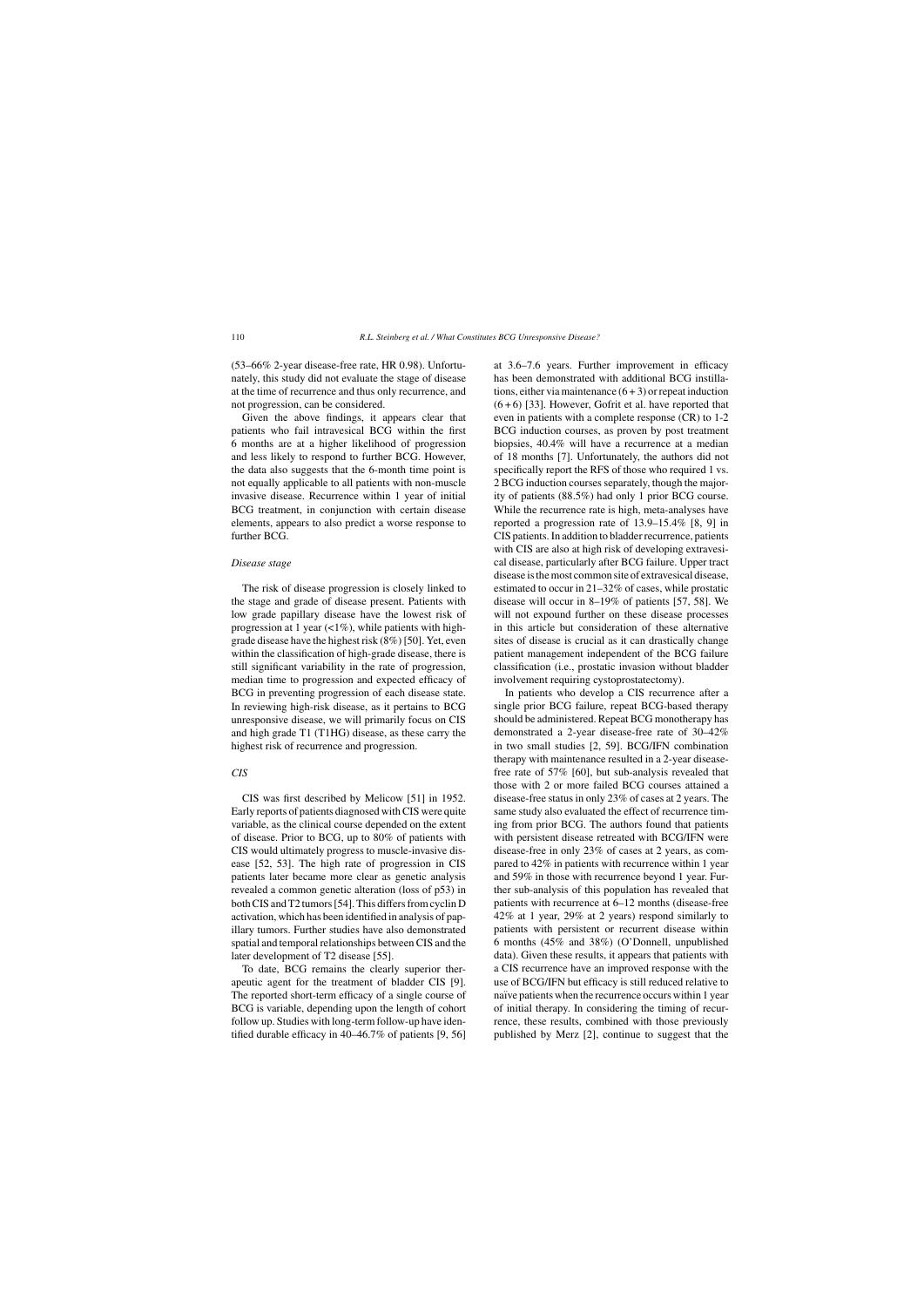often used 6 month time point, used most recently by the GU-ASCO consensus panel to define "BCG unresponsiveness", is too short of a time interval to capture patients with CIS who are unlikely to derive benefit from further treatment.

### *High grade T1 disease*

In any patient with T1HG disease, re-resection must be performed. This identifies the 29–40% of patients that will be upstaged to muscle-invasive disease [61, 62], thus requiring more radical intervention, and ensures complete tumor resection to maximize the effect of adjuvant therapy. One study demonstrated that re-resection itself reduces the rate of recurrence but not progression [63], likely a result of a more complete resection. In those with confirmed T1HG disease after re-resection, pooled group analysis of multiple small studies identifies a progression rate of 27.2% in patients treated with BCG induction alone [64–72], while those treated with induction and maintenance had a 19.0% progression rate [73–79] (Table 2). Recently, a large multicenter retrospective individual patient data analysis of 2451 patients reported a progression rate of 19% at a median of 5.2 years follow-up[80].

In the case of recurrent T1HG disease after BCG, minimal data is available about the expected efficacy of repeat BCG therapy. One study by Raj et al. retrospectively compared a historical and contemporary cohort

of patients with recurrent T1HG disease [81]. In the historical group, 85 patients with recurrent T1HG disease were treated with repeat TUR and BCG, of which 60 (71%) experienced progression to muscle-invasive disease at 5 years. Of note, 84 of these patients had concomitant CIS. Of the 129 patients with recurrent T1HG disease in the contemporary group, 65 underwent immediate cystectomy and over half (33) were upstaged to T2 disease. The remaining 64 patients underwent repeat TUR and BCG, and 33 (52%) had progression at 5 years. However, 13 patients (10%) in the contemporary group had T2 disease prior to initial BCG and thus should not be considered as having progressed. Cumulative incidence of diseasespecific death at 5 years for these groups (historical and contemporary) was 48% and 31%, respectively, suggesting a survival benefit in the contemporary group with immediate cystectomy. However, there was a substantial disparity in median follow-up times (13.3 vs. 2.7 years), which may account for some of this difference. Direct comparison of the historical group with the contemporary group undergoing TUR+BCG was not reported. Finally, all patients treated in this study were enrolled prior to the recommendation for re-resection of T1 disease. Thus, the number of patients found to have progressive disease, which was actually just initially understaged, is unclear.

In another study primarily populated with BCG failure patients (81% with at least 1 prior BCG treatment

| Table 2                                                                                                                                      |  |
|----------------------------------------------------------------------------------------------------------------------------------------------|--|
| Pooled analysis of multiple small studies assessing rate of disease progression for patients with high grade T1 disease treated with (A) BCG |  |
| induction alone or (B) BCG induction and maintenance                                                                                         |  |

| Author                  | No. of<br>Patients (n) | Rate of<br>Progression $(\% )$                                          | Median Follow-<br>Up (months) |
|-------------------------|------------------------|-------------------------------------------------------------------------|-------------------------------|
|                         |                        | (A) High Grade T1 disease Treated With BCG Induction But No Maintenance |                               |
| Gohji [62]              | 45                     | 4.4                                                                     | 63                            |
| Pfister $[63]$          | 26                     | 27                                                                      | 54                            |
| Hara [64]               | 97                     | 45                                                                      | 25                            |
| Herr $[65]$             | 25                     | 40                                                                      | 184                           |
| Kulkarni [66]           | 69                     | 19                                                                      | 45                            |
| Lebret [67]             | 35                     | 20                                                                      | 45                            |
| Patard [68]             | 50                     | 22                                                                      | $60$ (mean)                   |
| Shahin [69]             | 92                     | 33                                                                      | 64                            |
| <b>Brake</b> [70]       | 44                     | 16                                                                      | 28                            |
| Total/Weighted Average: | 483                    | 27.2                                                                    |                               |
|                         |                        | (B) High Grade T1 disease Treated With Induction BCG And Maintenance    |                               |
| Hurle $[71]$            | 51                     | 18                                                                      | 85                            |
| Thanos [72]             | 17                     | 24                                                                      | 36                            |
| Iori [73]               | 31                     | 6.5                                                                     | 40                            |
| Margel [74]             | 78                     | 18                                                                      | 107                           |
| Pansadoro [75]          | 81                     | 17                                                                      | 76                            |
| Peyromaure [76]         | 57                     | 23                                                                      | 53                            |
| Zhang $[77]$            | 23                     | 35                                                                      | $45$ (mean)                   |
| Total/Weighted Average: | 338                    | 19                                                                      |                               |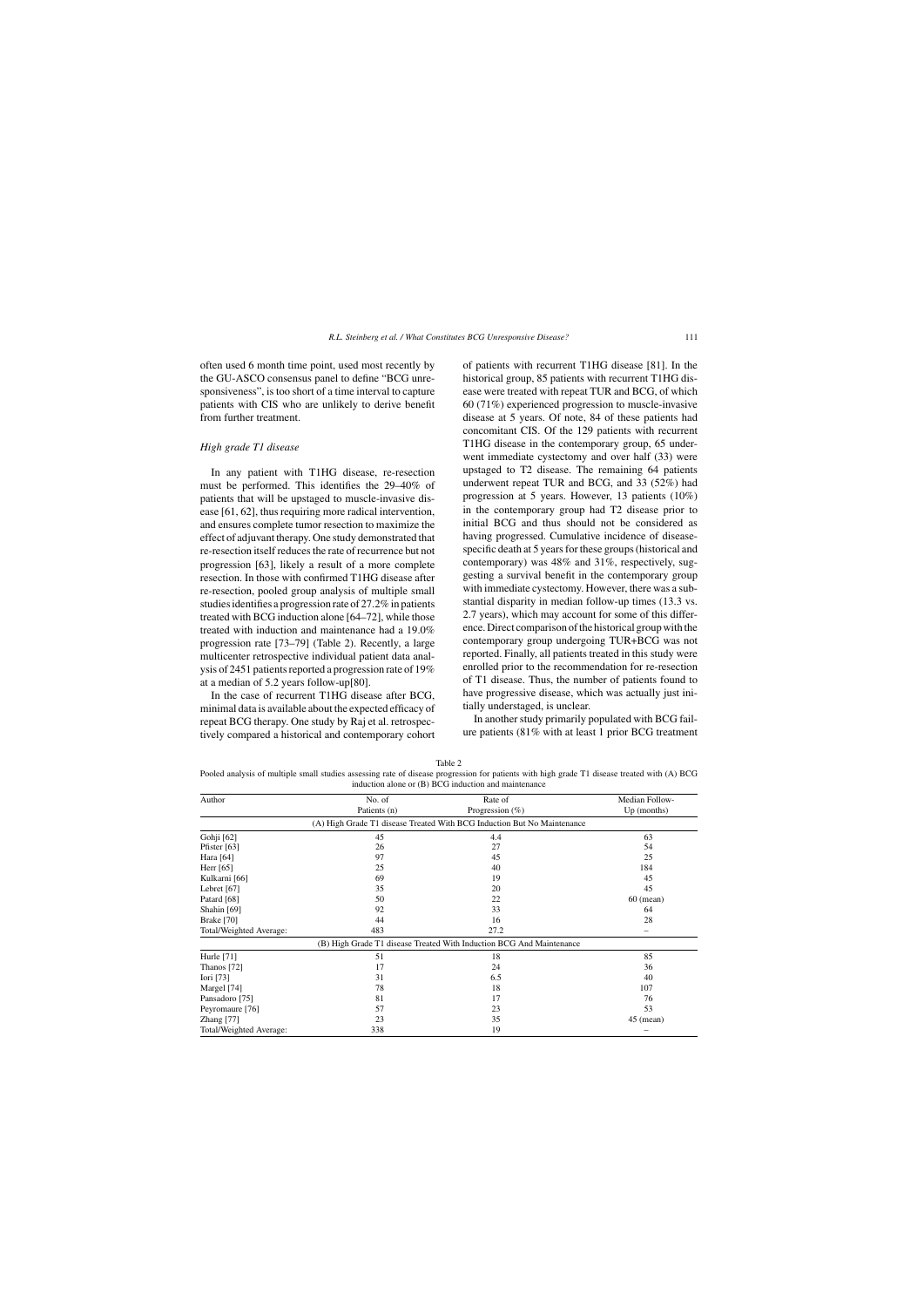course), Herr et al. reported a CR rate of 45% in 80 patients found to have T1 disease on repeat TURBT for high grade papillary disease [82]. Over 5 years, 61 of these patients (76%) were found to have progressive disease. Multivariate analysis did not specifically address specific pathology types (i.e., T1 disease) but identified that any pathology on re-resection TURBT (non-T0) was predictive of recurrence and progression. Though, a major limitation of this study was that the outcomes reported included only those with T1 disease on re-resection and did not report on the outcomes of the 220 patients found to have T1 high grade disease on initial resection. Thus, these results likely only represent the outcomes of select, extremely high-risk patients with T1 disease. Other factors that further complicate interpretation of these results include the exclusion of BCG exposure (number of prior courses) in the multivariate analysis, as well as lack of maintenance BCG.

In reviewing unpublished data from the National Phase 2 BCG/IFN study, 61 BCG failure patients with recurrent T1 disease were identified, of which 51% were disease-freeat1yearand38%at2years(O'Donnellpersonal communication). While this demonstrated a good response to therapy, we caution over-interpretation of this data, given the small number of patients and unknown rate of progression in the group.

Given the small amount of published data, we feel that patients with T1HG recurrence first require a careful re-evaluation prior to any further therapy. As with naïve patients, those with recurrent T1HG should undergo a repeat TURBT for the same reason. While a potentially curative response to further BCG or BCG/IFN is possible, as in the BCG/IFN results, there is an added risk of disease progression that could compromise survival.

After reviewing the above-noted studies, none considered recurrence timing as a factor for analysis. Given that patients who recur beyond 12 months respond similarly to BCG naïve patients [49], we feel that this similarly applies to T1HG patients and would not consider them BCG unresponsive. Conversely, patients with T1HG recurrence within 6 months represent a group with clearly aggressive disease, which is either rapidly recurrent or locally worsening. Thus, we feel that these patients should be considered BCG unresponsive after only a single course of BCG and proceed to second-line intravesical therapies or cystectomy. T1HG patients with recurrence at 6–12 months remain a group who may potentially respond to repeat BCGbased therapy. As such, we feel it premature to consider them BCG unresponsive without further data.

#### *Extent of disease (Focality and Size)*

Multiples studies of naïve patients, failure patients, and mixed populations have clearly demonstrated that tumor multiplicity is predictive of both recurrence [48, 49, 83] and progression [84, 85]. The notion that multifocal disease puts a patient at higher risk for intravesical failure is not surprising since the more tumors present, the larger the surface area of diseased bladder mucosa. As BCG is only effective if in contact with tumor cells and a larger area of disease is present, the possibility thatsomebladdermucosawillgountreatedduringBCG therapy remains a real possibility. While identified as a risk factor for recurrence and progression, the true effectofmultifocaldiseaserequiresevaluationofmultipleotherassociatedfactors,includingthespecificstage, grade and size of each tumor, presence of CIS, distribution of tumors in relation to one another and distribution of tumors within the bladder. Only after these variables have all been assessed will we be able to fully understand the increased risk and complexity of multifocal disease. We are unaware of any studies that have performed such an analysis to date.

In addition, the effect of tumor size on the risk of recurrence and progression has been a heavily debated topic.Multiplestudieshavereportedanincreasedriskof recurrence [48] or recurrence and progression [83, 84, 86] with larger tumors (specifically greater than 3 cm), while others have found no effect [87, 88]. As with any large high-grade tumor, re-resection should be consideredtoruleoutoccultT2disease,aswellastomaximally debulk for optimal efficacy of adjuvant therapy.

Both multifocal disease and large tumor size are variables used to estimate recurrence and progression rates in the European Organization of Research and Treatment of Cancer (EORTC) Bladder Cancer Risk calculator, which is based upon the risk tables published by Sylvester et al. [86]. However, these risk tables were constructed utilizing data from seven studies, none of which assessed the effect of BCG. Thus, the known reduction in recurrence and progression with BCG utilization is not accounted for in this calculator. We acknowledge the importance of these factors with respect to recurrence and progression but do not feel, given the evidence currently available, that these factors should be included in any definition of BCG unresponsive disease at this time.

# *Age*

Given that BCG efficacy is dependent upon the generation of a strong immune response, specific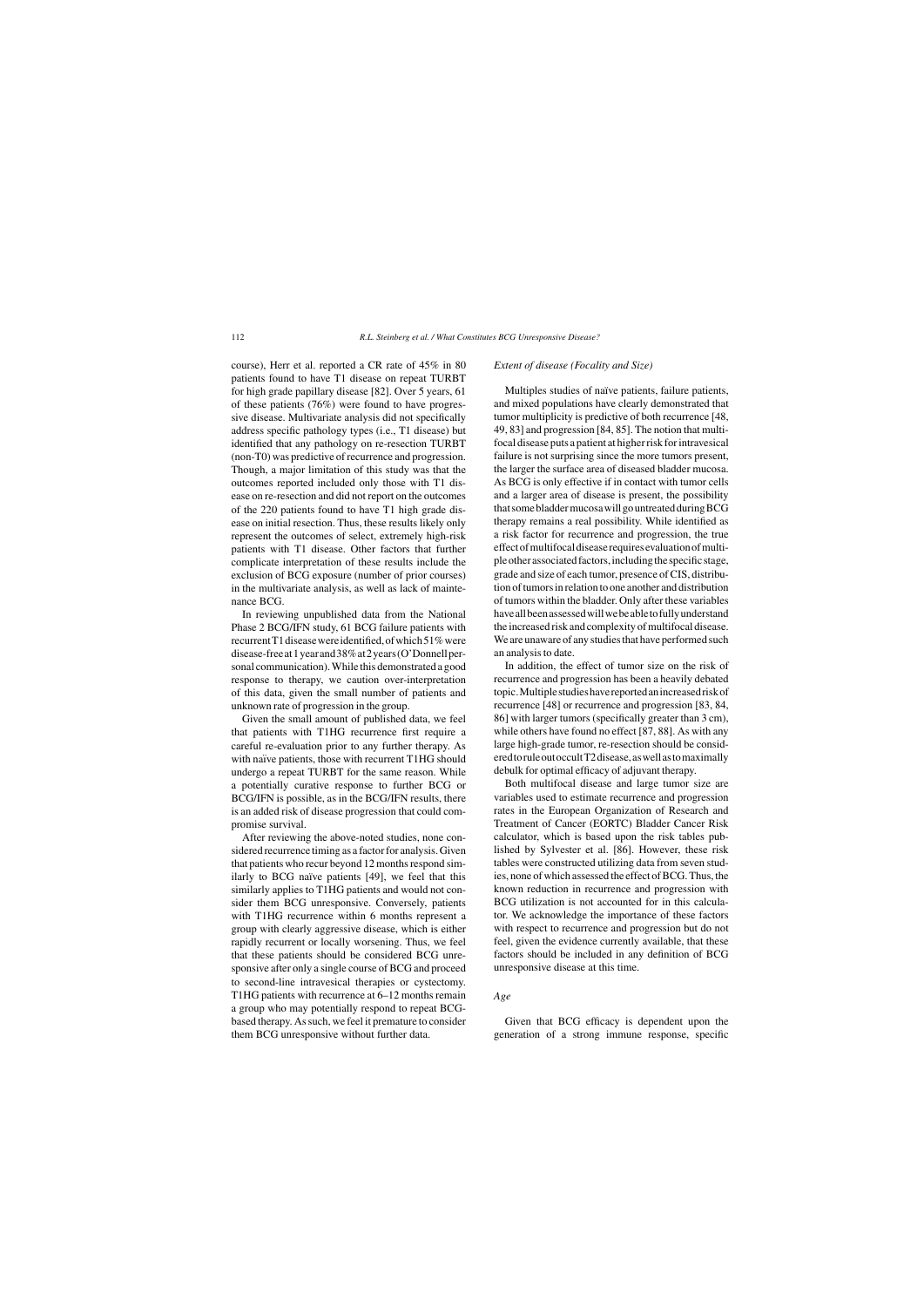populations with depressed immune function, including the elderly, are less likely to respond to therapy. The effect of age has been assessed in only a few studies, of which two have demonstrated no prognostic significance to this variable [89, 90]. However, these studies utilized 65 and 70 years of age as cutoffs and did not consider patients categorically. In the latter study, while age did not predict recurrence or progression, it did predict patient survival (HR  $4.34$ ,  $p = 0.0006$ ). Age was evaluated categorically (based on decade of age) as part of the National Phase 2 BCG/IFN trial [91]. Multivariate analysis identified age as an independent risk factor for treatment failure with patients over the age of 80 old less likely to respond to therapy. When considering prior BCG exposure, those who were BCG naïve patients over the age of 80 had a 2-year RFS of 47%, as compared to 65% in the 61- to 70-year age group (adjusted HR =  $1.564$ ,  $p = 0.02$ ). For those with prior BCG failures, patients over the age of 80 were disease-free in only 32% of cases at 2 years as compared to 55% in the 61- to 70-year age group. In light of these results, it would appear that BCG is less effective in this subset of patients, though further meta-analyses are warranted.

#### *Review limitations*

As with any review, inter-study variability in methods and reporting limits the interpretation and comparative value. In most reports discussed above,

Table 3 Multivariate analysis of variable evaluated as part of the National Phase II BCG/IFN Trial with associated hazard ratios (HR) to evaluate the degree of influence of each variable

| Variable                                             | <i>p</i> Value | HR.                  |
|------------------------------------------------------|----------------|----------------------|
| Age (Categorical variable                            | 0.0225         | $1.564$ <sup>a</sup> |
| by decade, $>80$ years old)                          |                |                      |
| Gender                                               | 0.645          | 1.065                |
| Stage (T1 vs. Ta)                                    | 0.0165         | 1.424                |
| Grade (high vs. low)                                 | 0.706          | 1.036                |
| Tumor size $(<1$ vs. $>5$ cm)                        | 0.0186         | 1.595                |
| Prior intravesical chemotherapy                      | 0.529          | 1.098                |
| Prior BCG ( $\geq$ 2 vs. $\leq$ 1 vs. none)          | 0.0002         | 1.556                |
| No. TURBTs                                           | 0.6103         | 1.088                |
| BCG failure pattern <sup>b</sup>                     | 0.1721         | 0.895                |
| <b>BCG</b> maintenance                               | 0.0674         | 1.326                |
| BCG Strain (TICE vs. Connaught)                      | 0.122          | 1.243                |
| Multifocality $(55 \text{ vs. } 2-5 \text{ vs. } 1)$ | < 0.0002       | 1.336                |
| Primary vs recurrent disease                         | 0.2326         | 1.153                |

aAdjusted hazard ratio (HR) for gender, stage, grade, tumor size, prior BCG and chemotherapy, BCG failure pattern, BCG maintenance, and primary vs recurrent disease. <sup>b</sup>Analyzed as a continuous variable (naïve vs. refractory vs.  $\leq 6$  months vs. 6–12 months vs. 12–24 months vs. >24 months). Adapted from Joudi et al. [46] and Joudi et al. [47].

there were few studies that reported on the presence of variant histology, particularly aggressive variants such as micropapillary disease. In addition, other reports, such as those assessing for CIS, combined patients with pure and concomitant disease for analysis without reporting sub-group outcomes. The most important limitation, though, involves the under-utilization of repeat TUR for patients with T1HG disease. Even in a large analysis, such as the >2000 patient multicenter database, only 38.2% of T1HG patients received restaging TUR, likely understaging a substantial number of patients with invasive disease [80]. These are just a few examples that highlight just how important critical interpretation of studies is for the practicing urologist.

## **CONCLUSIONS**

Thus, what truly constitutes BCG unresponsive disease? A number of key variables have been identified with varying degrees of influence (Table 3). Based upon the above data, we believe that the following features represent patients unlikely to benefit from further BCG therapy: (1) patients with recurrent T1HG disease within 6 months after at least one course of BCG or patients who have failed 2 courses of BCG with either (2) persistent or recurrent pure papillary (Ta) disease within 6 months or (3) persistent or recurrent CIS within 12 months. Further investigation into the efficacy of repeat BCG administration in patients with T1HG, CIS, and other known variables (i.e., age, tumor multiplicity, tumor size) is warranted.

## **ACKNOWLEDGMENTS**

None.

# **CONFLICT OF INTEREST**

The authors have no conflicts of interest to report.

#### **REFERENCES**

- [1] Lerner SP, Dinney C, Kamat A, Bivalacqua TJ, Nielsen M, O'Donnell M, et al. Clarification of bladder cancer disease states following treatment of patients with intravesical BCG. Bladder Cancer 2015;1(1):29-30.
- [2] Merz VW, Marth D, Kraft R, Ackermann DK, Zingg EJ, Studer UE. Analysis of early failures after intravesical instillation therapy with bacille Calmette-Guerin for carcinoma in situ of the bladder. Br J Urol 1995;75(2):180-4.
- Stein JP, Lieskovsky G, Cote R, Groshen S, Feng AC, Boyd S, et al. Radical cystectomy in the treatment of invasive bladder cancer: Long-term results in 1,054 patients. Journal of clinical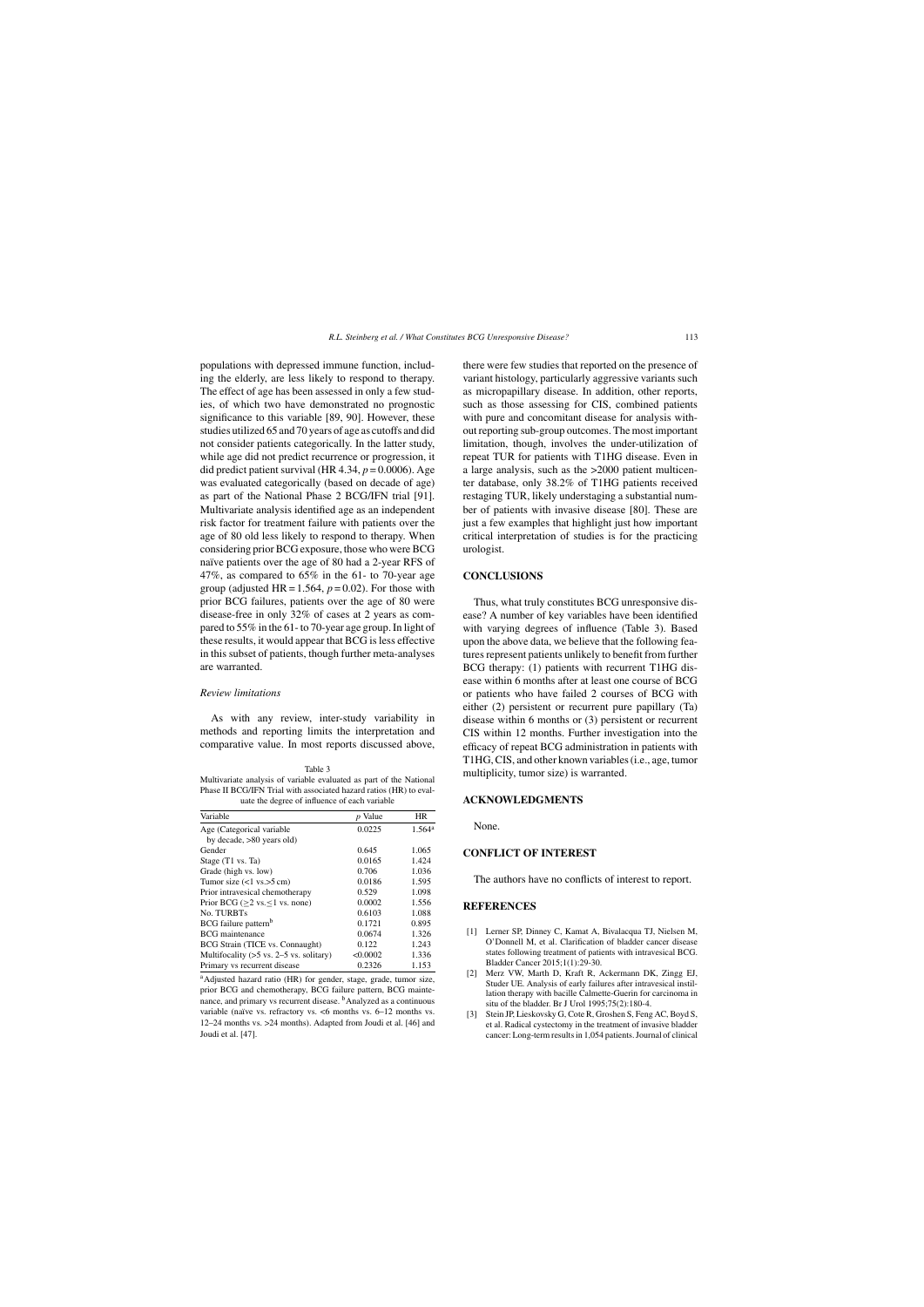oncology : Official journal of the American Society of Clinical Oncology 2001;19(3):666-75.

- [4] Coplen DE, Marcus MD, Myers J, Ratliff T, Catalona W. Long-term followup of patients treated with 1 or 2, 6-week courses of intravesical bacillus Calmette-Guerin: Analysis of possible predictors of response free of tumor. The Journal of Urology 1990;144(3):652-7.
- Kavoussi LR, Torrence RJ, Gillen DP, Hudson MA, Haaff EO, Dresner SM, et al. Results of 6 weekly intravesical bacillus Calmette-Guerin instillations on the treatment of superficial bladder tumors. The Journal of Urology 1988;139(5):935-40.
- [6] Catalona WJ, Hudson MA, Gillen DP, Andriole GL, Ratliff TL. Risks and benefits of repeated courses of intravesical bacillus Calmette-Guerin therapy for superficial bladder cancer. The Journal of Urology 1987;137(2):220-4.
- [7] Gofrit ON, Pode D, Pizov G, Zorn KC, Katz R, Duvdevani M, et al. The natural history of bladder carcinoma in situ after initial response to bacillus Calmette-Guerin immunotherapy. Urologic Oncology 2009;27(3):258-62.
- [8] Sylvester RJ, van der MA, Lamm DL. Intravesical bacillus Calmette-Guerin reduces the risk of progression in patients with superficial bladder cancer: A meta-analysis of the published results of randomized clinical trials. The Journal of Urology 2002;168(5):1964-70.
- [9] Sylvester RJ, van der Meijden AP, Witjes JA, Kurth K. Bacillus calmette-guerin versus chemotherapy for the intravesical treatment of patients with carcinoma in situ of the bladder: A meta-analysis of the published results of randomized clinical trials. J Urol 2005;174(1):86-91; discussion -2.
- [10] Siegel RL, Miller KD, Jemal A. Cancer statistics, 2015. CA: A cancer Journal for Clinicians 2015;65(1):5-29.
- [11] Hall MC, Chang SS, Dalbagni G, Pruthi RS, Seigne JD, Skinner EC, et al. Guideline for the management of nonmuscle invasive bladder cancer (stages Ta, T1, and Tis): 2007 update. J Urol 2007;178(6):2314-30.
- [12] Babjuk M, Burger M, Zigeuner R, Shariat SF, van Rhijn BW, Comperat E, et al. EAU guidelines on non-muscle-invasive urothelial carcinoma of the bladder: Update 2013. European Urology 2013;64(4):639-53.
- [13] Lamm D, Thor D, Stogdill V, Radwin H. Bladder cancer immunotherapy. The Journal of Urology 1982;128(5):931-5.
- [14] Shelley MD, Kynaston H, Court J, Wilt TJ, Coles B, Burgon K, et al. A systematic review of intravesical bacillus Calmette-Guerin plus transurethral resection vs transurethral resection alone in Ta and T1 bladder cancer. BJU International 2001;88(3):209-16.
- [15] Brosman S. Experience with bacillus Calmette-Guerin in patients with superficial bladder carcinoma. The Journal of Urology 1982;128(1):27-30.
- [16] Lamm DL, Blumenstein BA, David Crawford E, Crissman JD, Lowe BA, Smith JA, Jr., et al. Randomized intergroup comparison of bacillus calmette-guerin immunotherapy and mitomycin C chemotherapy prophylaxis in superficial transitional cell carcinoma of the bladder a southwest oncology group study. Urologic Oncology. 1995;1(3):119-26.
- [17] Lamm DL, Blumenstein BA, Crawford ED, Montie JE, Scardino P, Grossman HB, et al. A randomized trial of intravesical doxorubicin and immunotherapy with bacille Calmette-Guerin for transitional-cell carcinoma of the bladder. The New England Journal of Medicine 1991;325(17):1205-9.
- [18] Malmstrom PU, Wijkstrom H, Lundholm C, Wester K, Busch C, Norlen BJ. 5-year followup of a randomized prospective study comparing mitomycin C and bacillus Calmette-Guerin in patients with superficial bladder carcinoma. Swedish-

Norwegian bladder cancer study group. The Journal of Urology 1999;161(4):1124-7.

- [19] Malmstrom PU, Sylvester RJ, Crawford DE, Friedrich M, Krege S, Rintala E, et al. An individual patient data meta-analysis of the long-term outcome of randomised studies comparing intravesical mitomycin C versus bacillus Calmette-Guerin for non-muscle-invasive bladder cancer. European Urology 2009;56(2):247-56.
- [20] Duchek M, Johansson R, Jahnson S, Mestad O, Hellstrom P, Hellsten S, et al. Bacillus Calmette-Guerin is superior to a combination of epirubicin and interferon-alpha2b in the intravesical treatment of patients with stage T1 urinary bladder cancer. A prospective, randomized, Nordic study. European Urology 2010;57(1):25-31.
- [21] Sylvester RJ, Brausi MA, Kirkels WJ, Hoeltl W, Calais Da Silva F, Powell PH, et al. Long-term efficacy results of EORTC genito-urinary group randomized phase 3 study 30911 comparing intravesical instillations of epirubicin, bacillus Calmette-Guerin, and bacillus Calmette-Guerin plus isoniazid in patients with intermediate- and high-risk stage Ta T1 urothelial carcinoma of the bladder. European Urology 2010;57(5):766-73.
- [22] Nepple KG, Lightfoot AJ, Rosevear HM, O'Donnell MA, Lamm DL, Bladder Cancer Genitourinary Oncology Study G. Bacillus Calmette-Guerin with or without interferon alpha-2b and megadose versus recommended daily allowance vitamins during induction and maintenance intravesical treatment of nonmuscle invasive bladder cancer. J Urol 2010;184(5): 1915-9.
- [23] Herr HW, Dalbagni G. Defining bacillus Calmette-Guerin refractory superficial bladder tumors. The Journal of Urology 2003;169(5):1706-8.
- [24] Pearl R. Cancer and tuberculosis. American Journal of Epidemiology 1929;9(1):97-159.
- [25] Holmgren I. La tuberculine et le BCG chez les cancéreux. Schweiz Med Wochenschr 1935;65(120):1206.
- [26] Old LJ, Clarke DA, Benacerraf B, Effect of Bacillus Calmette-Guerin infection on transplanted tumours in the mouse. 1959.
- [27] Zbar B, Bernstein ID, Bartlett GL, Hanna MG, Jr., Rapp HJ. Immunotherapy of cancer: Regression of intradermal tumors and prevention of growth of lymph node metastases after intralesional injection of living Mycobacterium bovis. Journal of the National Cancer Institute 1972;49(1):119-30.
- [28] Lamm DL, Reichert DF, Harris SC, Lucio RM. Immunotherapy of murine transitional cell carcinoma. The Journal of Urology 1982;128(5):1104-8.
- [29] Bast RC, Jr., Zbar B, Borsos T, Rapp HJ. BCG and cancer. The New England Journal of Medicine 1974;290(26):1458-69.
- [30] Morales A, Eidinger D, Bruce AW. Intracavitary Bacillus Calmette-Guerin in the treatment of superficial bladder tumors. J Urol 1976;116(2):180-3.
- [31] Luftenegger W, Ackermann DK, Futterlieb A, Kraft R, Minder CE, Nadelhaft P, et al. Intravesical versus intravesical plus intradermal bacillus Calmette-Guerin: A prospective randomized study in patients with recurrent superficial bladder tumors. The Journal of Urology 1996;155(2):483-7.
- [32] Badalament RA, Herr HW, Wong GY, Gnecco C, Pinsky CM, Whitmore WF, Jr., et al. A prospective randomized trial of maintenance versus nonmaintenance intravesical bacillus Calmette-Guerin therapy of superficial bladder cancer. Journal of clinical oncology: Official Journal of the American Society of Clinical Oncology 1987;5(3):441-9.
- [33] Lamm DL, Blumenstein BA, Crissman JD, Montie JE, Gottesman JE, Lowe BA, et al. Maintenance bacillus Calmette-Guerin immunotherapy for recurrent TA, T1 and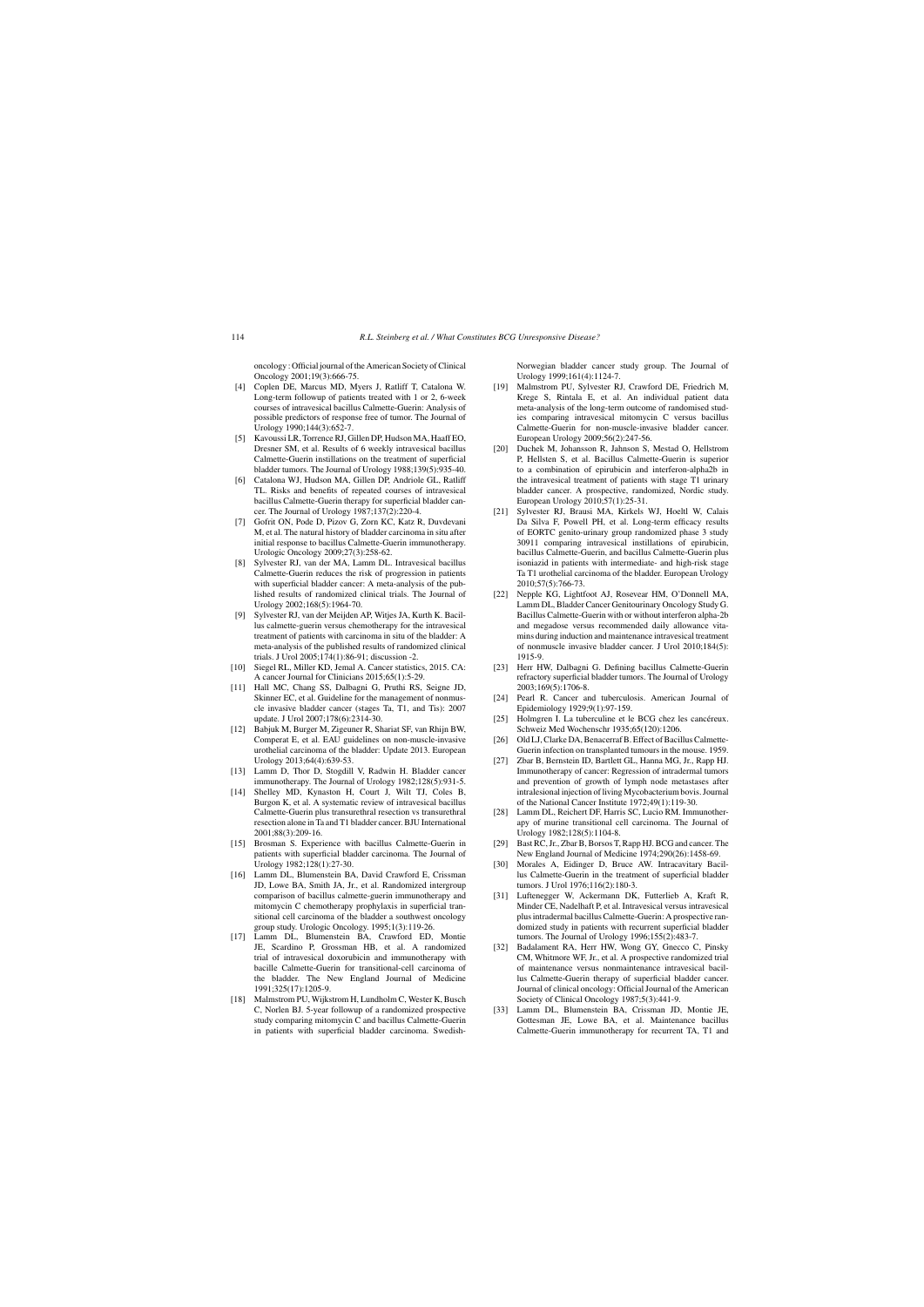carcinoma in situ transitional cell carcinoma of the bladder: A randomized Southwest Oncology Group Study. J Urol 2000;163(4):1124-9.

- [34] Haaff EO, Dresner SM, Ratliff TL, Catalona WJ. Two courses of intravesical bacillus Calmette-Guerin for transitional cell carcinoma of the bladder. The Journal of Urology 1986;136(4):820-4.
- [35] O'Donnell MA, Boehle A. Treatment options for BCG failures. World Journal of Urology 2006;24(5):481-7.
- [36] Garnick MB, Schade D, Israel M, Maxwell B, Richie JP. Intravesical doxorubicin for prophylaxis in the management of recurrent superficial bladder carcinoma. The Journal of Urology 1984;131(1):43-6.
- [37] Bretton PR, Herr HW, Whitmore WF, Jr., Badalament RA, Kimmel M, Provet J, et al. Intravesical bacillus Calmette-Guerin therapy for in situ transitional cell carcinoma involving the prostatic urethra. The Journal of Urology 1989;141(4):853-6.
- [38] Benson RC, Jr. [Use of photodynamic therapy in the treatment of refractory carcinoma in situ]. Der Urologe Ausg A 1991;30(3):158-61; discussion 61-2.
- [39] Naito K, Hisazumi H, Uchibayashi T, Amano T, Hirata A, Komatsu K, et al. Integral laser photodynamic treatment of refractory multifocal bladder tumors. The Journal of Urology 1991;146(6):1541-5.
- [40] Nseyo UO, Shumaker B, Klein EA, Sutherland K. Photodynamic therapy using porfimer sodium as an alternative to cystectomy in patients with refractory transitional cell carcinoma in situ of the bladder. Bladder Photofrin Study Group. The Journal of Urology 1998;160(1):39-44.
- [41] Waidelich R, Stepp H, Baumgartner R, Weninger E, Hofstetter A, Kriegmair M. Clinical experience with 5-aminolevulinic acid and photodynamic therapy for refractory superficial bladder cancer. The Journal of Urology 2001;165(6 Pt 1):1904-7.
- [42] Glashan RW. A randomized controlled study of intravesical alpha-2b-interferon in carcinoma in situ of the bladder. The Journal of Urology 1990;144(3):658-61.
- [43] Klein EA, Rogatko A, Herr HW. Management of local bacillus Calmette-Guerin failures in superficial bladder cancer. The Journal of Urology 1992;147(3):601-5.
- [44] Sarosdy MF, Manyak MJ, Sagalowsky AI, Belldegrun A, Benson MC, Bihrle W, et al. Oral bropirimine immunotherapy of bladder carcinoma in situ after prior intravesical bacille Calmette-Guerin. Urology 1998;51(2):226-31.
- Steinberg G, Bahnson R, Brosman S, Middleton R, Wajsman Z, Wehle M. Efficacy and safety of valrubicin for the treatment of Bacillus Calmette-Guerin refractory carcinoma in situ of the bladder. The Valrubicin Study Group. J Urol 2000;163(3):761-7.
- [46] Nieder AM, Brausi M, Lamm D, O'Donnell M, Tomita K, Woo H, et al. Management of stage T1 tumors of the bladder: International consensus panel. Urology 2005;66(6 Suppl 1):108-25.
- [47] Herr H, Badalament R, Amato D, Laudone V, Fair W, Whitmore Jr W. Superficial bladder cancer treated with bacillus Calmette-Guerin: A multivariate analysis of factors affecting tumor progression. The Journal of Urology 1989;141(1): 22-9.
- [48] Joudi FN, Smith BJ, O'Donnell MA, National BCGIPIG. Final results from a national multicenter phase II trial of combination bacillus Calmette-Guerin plus interferon alpha-2B for reducing recurrence of superficial bladder cancer. Urologic Oncology 2006;24(4):344-8.
- [49] Gallagher BL, Joudi FN, Maymi JL, O'Donnell MA. Impact of previous bacille Calmette-Guerin failure pattern on sub-

sequent response to bacille Calmette-Guerin plus interferon intravesical therapy. Urology 2008;71(2):297-301.

- [50] Millan-Rodriguez F, Chechile-Toniolo G, Salvador-Bayarri J, Palou J, Algaba F, Vicente-Rodriguez J. Primary superficial bladder cancer risk groups according to progression, mortality and recurrence. The Journal of Urology 2000;164(3 Pt 1):680- 4.
- [51] Melicow MM. Histological study of vesical urothelium intervening between gross neoplasms in total cystectomy. The Journal of Urology 1952;68(1):261-79.
- [52] Lamm DL. Carcinoma in situ. The Urologic Clinics of North America 1992;19(3):499-508.
- [53] Herr HW. Carcinoma in situ of the bladder. Seminars in Urology 1983;1(1):15-22.
- [54] Lee R, Droller MJ. The natural history of bladder cancer. Implications for therapy. The Urologic Clinics of North America 2000;27(1):1-13, vii.
- [55] Friedell GH, Jacobs JB, Nagy GK, Cohen SM. The pathogenesis of bladder cancer. The American Journal of Pathology 1977;89(2):431-42.
- [56] Jakse G, Hall R, Bono A, Holtl W, Carpentier P, Spaander JP, et al. Intravesical BCG in patients with carcinoma in situ of the urinary bladder: Long-term results of EORTC GU Group phase II protocol 30861. European Urology 2001;40(2): 144-50.
- [57] Cookson MS, Herr HW, Zhang ZF, Soloway S, Sogani PC, Fair WR. The treated natural history of high risk superficial bladder cancer: 15-year outcome. The Journal of Urology 1997;158(1):62-7.
- [58] Lightfoot AJ, Rosevear HM, Nepple KG, O'Donnell MA. Role of routine transurethral biopsy and isolated upper tract cytology after intravesical treatment of high-grade nonmuscle invasive bladder cancer. International Journal of Urology : Official Journal of the Japanese Urological Association 2012;19(11):988-93.
- [59] Ovesen H, Horn T, Steven K. Long-term efficacy of intravesical bacillus Calmette-Guerin for carcinoma in situ: Relationship of progression to histological response and p53 nuclear accumulation. The Journal of Urology 1997;157(5):1655-9.
- [60] Rosevear HM, Lightfoot AJ, Birusingh KK, Maymi JL, Nepple KG, O'Donnell MA, et al. Factors affecting response to bacillus Calmette-Guerin plus interferon for urothelial carcinoma in situ. The Journal of Urology 2011;186(3):817-23.
- [61] Herr HW. The value of a second transurethral resection in evaluating patients with bladder tumors. The Journal of Urology 1999;162(1):74-6.
- [62] Klan R, Loy V, Huland H. Residual tumor discovered in routine second transurethral resection in patients with stage T1 transitional cell carcinoma of the bladder. The Journal of Urology 1991;146(2):316-8.
- [63] Divrik RT, Yildirim U, Zorlu F, Ozen H. The effect of repeat transurethral resection on recurrence and progression rates in patients with T1 tumors of the bladder who received intravesical mitomycin: A prospective, randomized clinical trial. The Journal of Urology 2006;175(5):1641-4.
- [64] Gohji K, Nomi M, Okamoto M, Takenaka A, Hara I, Okada H, et al. Conservative therapy for stage T1b, grade 3 transitional cell carcinoma of the bladder. Urology 1999;53(2): 308-13.
- [65] Pfister C, Lande P, Herve JM, Barre P, Barbagelatta M, Camey M, et al. [T1 G3 bladder tumors: The respective role of BCG and cystectomy]. Progres en urologie : Journal de l'Association Francaise D'urologie et de la Societe Francaise D'urologie 1995;5(2):231-7.